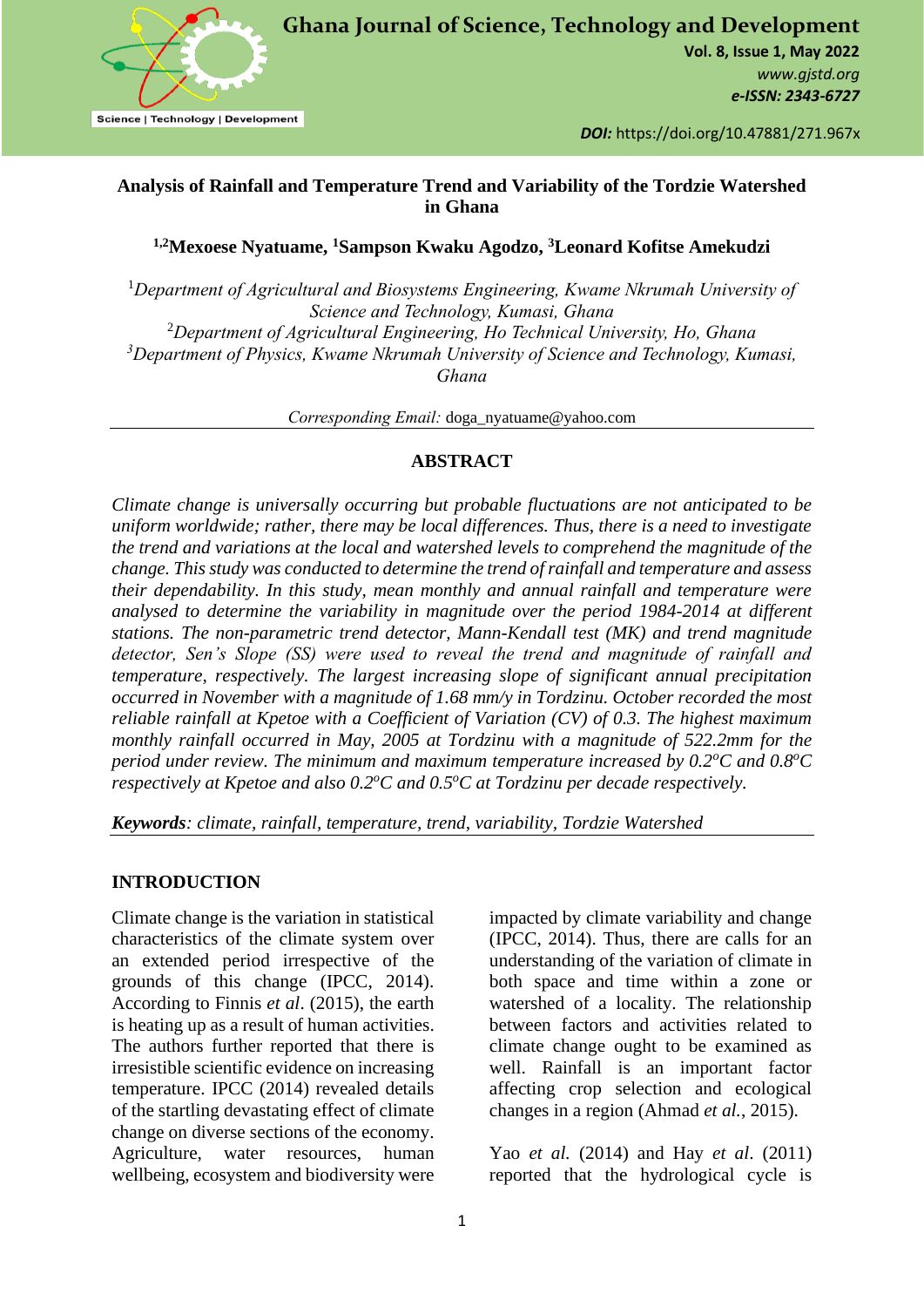predicted to be impacted by climate change through alterations in precipitation. Besides the authors suggested that precipitation is the primary driver of unpredictability in the water balance through an altered pattern of rainfall and its intensity. Also, Hay *et al.* (2011) stated that evaporation and transpiration by plants will be altered as a result of climate change with hydrological implications. In their study, Arnell *et al*. (2015) established that fluctuations in discharge from year to year is highly correlated to rainfall variations than to temperature fluctuations. Hay *et al*.(2011) and Arnell *et al*. (2015) further stated in their research that climate variation inclines to affect the magnitude of discharge for mild temperate climates, in diverse seasons by a quantity that is influenced by the change in rainfall, with monthly variability being greater than annual variability.

Yosef *et al.* (2015) stated that rainfall (rainfall frequency, rainfall intensity and rainfall amount) governs crop yield and limits the type of crop that can be grown and for that matter, its seasonal/annual variability could affect crop productivity adversely. Thus the frequency of dry spells and droughts exacerbate the incidence of crop failure. In a related study, Molina-Sanchis *et al*. (2016) suggested that the timing and quantity of rainfall are among the most essential variables that impact agriculture. Molina-Sanchis *et al*. (2016) therefore, emphasised the analysis of long historical records of rainfall since it offers help on rainfall pattern and variability. There is therefore the need for scientific analysis and evaluation of the climatic data to assist farmers who are engaged in rainfed farming.

Due to the variability of rainfall from season to season, the criteria for planning water supplies cannot be based on average rainfall. The rainfall for these purposes

needs, therefore, to be based on probability or frequency analysis. According to Hag‐ elsafi and El‐Tayib (2016) concepts of probability are generally used in comprehending the rainfall pattern and analysis of probabilities of events, which Gebremichael (2014) claimed follow particular types of distributions. Similarly, Alam *et al*. (2018) reported that the theory of normality of rainfall distribution is one of the most essential and commonly employed analyses.

In this study, historical rainfall records were analysed and their future occurrence and probability of the rainfall events carried. Temperature analysis was also conducted. Also, statistical tools such as the Mann-Kendall test and Sen's slope were employed to characterise the rainfall trend and its magnitude respectively. The assumption was that the historical and future data sets were correlated. The expectation is that future time series will reveal frequency distributions similar to the observed one.

# **MATERIALS AND METHODS**

# **Study Area**

Tordzie watershed is a transboundary basin, the area in Ghana constitutes 83.7% and the remaining area in Togo is 16.3% (WRC, 2010). The geocodes of the chosen stations were Kpetoe  $(6°54'0''N, 0°69'0''E)$  and Tordzinu  $(5^{\circ}5'0''N, 0^{\circ}45'0''E)$  at altitude 79.0 m and 5.4 m respectively. The catchment area of the watershed under consideration is 1278 km<sup>2</sup>. Figure 1 illustrates the Tordzie watershed. The Tordzie watershed in Ghana was chosen for the study with particular stations. The data for the analysis was obtained from different meteorological stations spanning diverse geographic locations. The choice of the stations were based on data availability.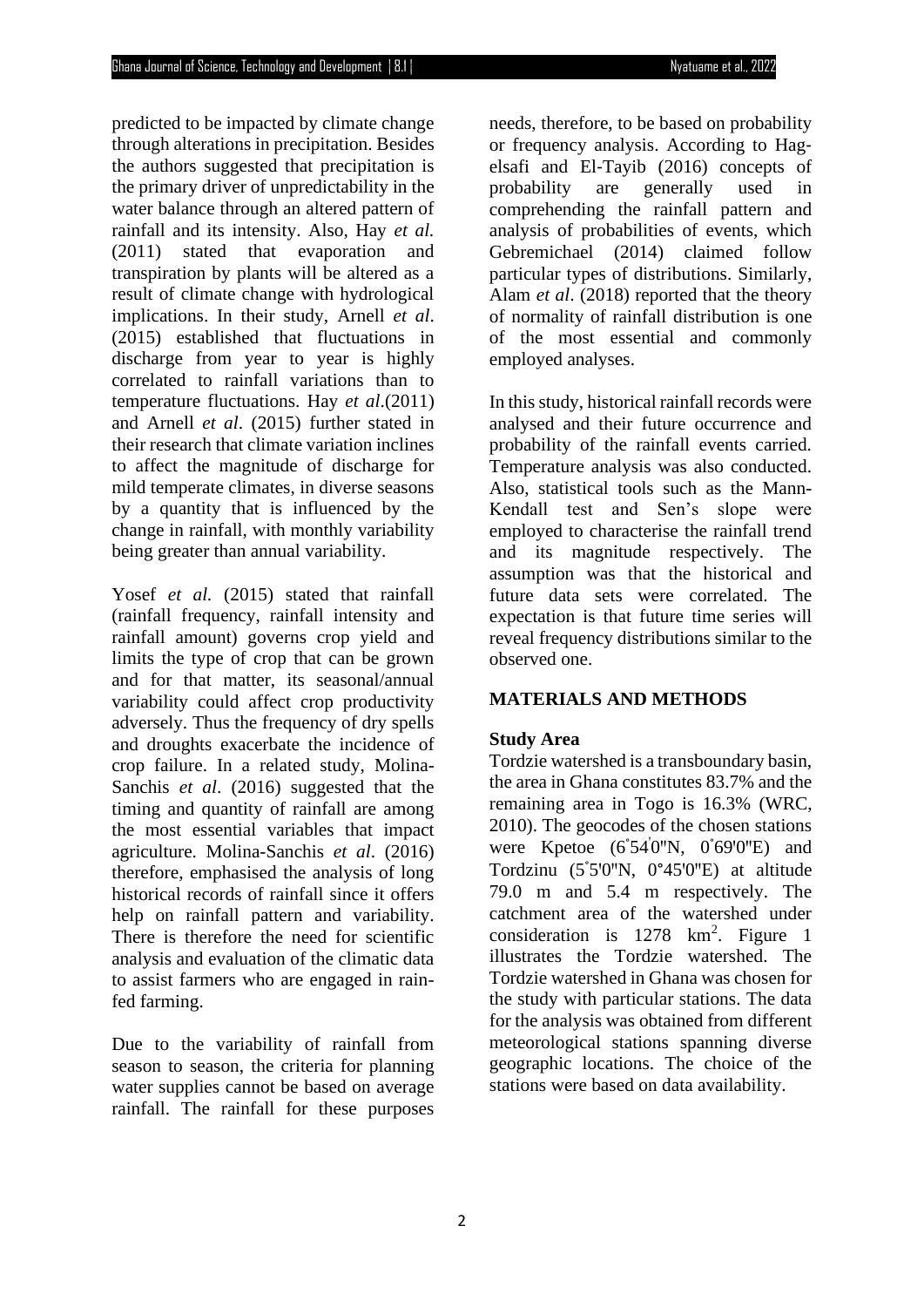

Figure 1: Map of Ghana Showing (a) Volta Region, Tordzie Watershed and (b) Digital Elevation Model of Tordzie Watershed (Source: generated from field data2017).

#### **Climatic Conditions**

The study area spans the northern and the middle (transition) belt of Ghana. The climate of the study area is described as dry Equatorial. Tordzie watershed has a semideciduous forest in the northern part. The entire outlet of the watershed has equatorial climatic conditions. The watershed has two rainfall seasons. The major rainfall occurs between April and June and the minor one between September and October. The annual average rainfall is 980 mm and the corresponding average maximum temperature is  $30^{\circ}$ C. June is the month with the usual high rainfall amount in the area (Amekudzi *et al*., 2015, Aryee *et al*., 2017).

Tordzie basin has annual rainfall that varies from 1400 mm in the north to about 910 mm in the south. The rainfall in Tordzie is double maximum. The major rainfall occurs between March/April to July and the minor one between September and October. It is only during the rainy season that low rainfall contributes to stream flows (Nyatuame *et al*, 2020). The smaller streams or tributaries that contribute to recharging the Tordzie basin dries up between November and April. It is recorded that the Tordzie basin dried up at its lower reaches into a series of pools.

#### **Study Methods**

Quantitative secondary data of both rainfall and temperature were obtained from Ghana Meteorological Agency (GMet) for analysis. The rainfall data were organised and tabulated in Excel, then XLSTAT, 2018 software was employed for the analysis. The data gaps were filled using linear interpolation. Mann-Kendall test (Mann, 1945; Kendall, 1975) was used to analyse the trends in rainfalls for all the stations using the monthly data for the period spanning from 1984 to 2014. The results were presented in graphical forms using Minitab and Excel. The test was to establish whether or not a statistically significant decreasing or increasing trend or none could be found in the data set. Besides, frequency analysis and the return period of the various events were computed using the respective equations. Besides the mean, standard deviation, extreme values (minimum and maximum values) and skewness were determined. The moving average at 5 years (half decadal) interval was computed and time series of the monthly and annual data were plotted. Anderson-Darling's (AD) goodness-of-fit test was used. This value measures how well the data represents a precise distribution. A smaller value indicates a good fit for data distribution. To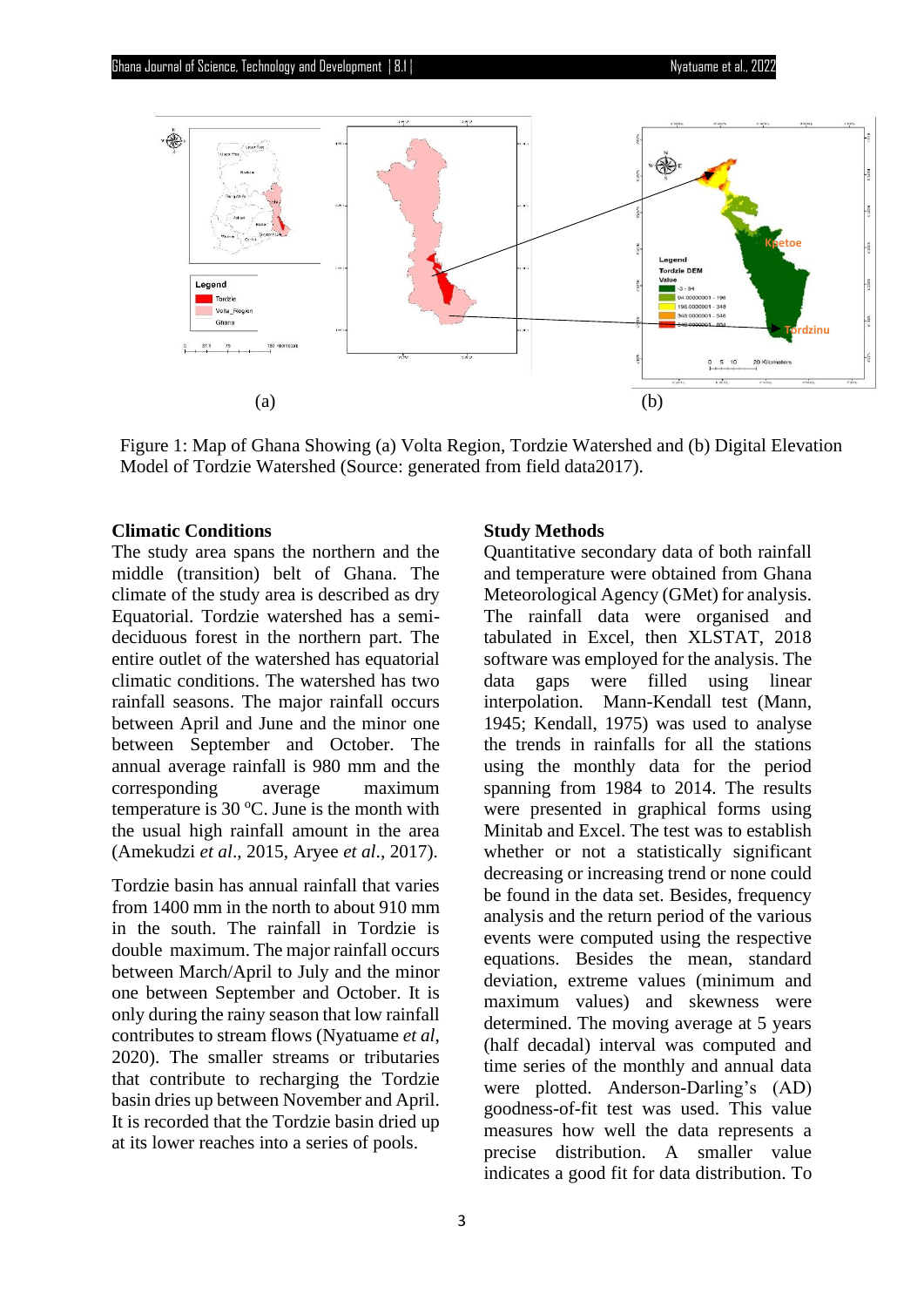test whether the data belongs to a particular distribution the corresponding p-value was used. The null hypothesis of the data representing a particular distribution is not accepted if the p-value is smaller than 0.05. The best fit corresponds to the p-value of the highest magnitude. For the same p-value, the best fit is decided by the smallest AD value. The methods of analysis that were used in this study have been explained in the following sections:

#### **Frequency Analysis**

Analysis of the probable occurrence of climatic events especially rainfall was done using scientific tools such as frequency of occurrence of the events. It is a tool employed in design rainfall determination. Besides, it is essential in determining design hydraulic capacity relating to stream flow, drainage works and drainage structures. The Weibull ranking method was used as follows;

 $F = \frac{100 \ m}{m + 1}$  $n+1$ Goyal (2016) (1) Where: F is the frequency of occurrence; m is the rank quantity and n is the entire

quantity of values in the data set.

## **Return Period**

The term return period, also called the recurrence interval of any hydrologic event, is the mean time that passes between two events that equal or exceeds a particular level and it is measured by the formula in Equation 2.

$$
T = \frac{1}{f}
$$
 Chow (2010) (2)

Where: T is the return period in years and f is the frequency of occurrence of a hydrologic event.

### **Probability of Occurrence**

The probability *p* of an n-year event of return period *T* is

$$
P = \frac{100}{T}
$$
 Chow (2010) (3)

## **Statistical Analysis**

The statistical measures that were used for analysis in this research work are described as follows (Equations 4 to 8):

### *Arithmetic Mean*

The arithmetic mean, represented as  $\bar{X}$ , of a set of n quantities  $x_1, x_2$  ------ $x_n$  is defined as the sum of the quantities divided by n. In statistics, the arithmetic mean is normally employed as the single value representative of a set of data. The formula for arithmetic mean is:

$$
\bar{X} = \frac{x_1 + x_2 + \dots + x_n}{n}
$$
 (Ayyub & McCuen, 2016) (4)

## *Standard Deviation*

Standard deviation is a measure of variability that is based on all the data in a set. Standard deviation is also described as the square root of variance. The formula for evaluating variance is shown in Equation (5).

$$
S^{2} = \frac{\sum_{i=1}^{n} (X - \bar{X})^{2}}{n-1}
$$
 (Ayyub & McCuen, 2016) (5)

 $\delta = \sqrt{S^2}$  (Ayyub & McCuen, 2016) (6) Where,  $S^2$  = variance,  $\delta$  = Standard deviation,  $x = \text{variable}, n = \text{number of}$ variable,  $\bar{X}$ =mean

#### *Skewness*

Skewness is defined as the lack of symmetry of a distribution. The expression for coefficient of skewness is given as

$$
C_s = \frac{a}{\delta^3}
$$
 (Ayyub & McCuen, 2016) (7)  
Where,  
<sub>n</sub>  $\sum n(c_1 - 5)^3$ 

 $a=\frac{n}{(n-1)!}$  $\frac{n}{(n-1)(n-2)}\sum_{i=1}^{n}(x_i-\bar{x})^3$ (Ayyub & McCuen, 2016) (8)

## *Minimum*

This refers to the minimum value out of a given set of variables.

#### *Maximum*

Maximum refers to the highest value out of a given set of variables. It was gotten by comparing all the variables in the set and picking the one with the highest value.

#### **Trend Analysis**

*Mann-Kendall (MK) Analysis*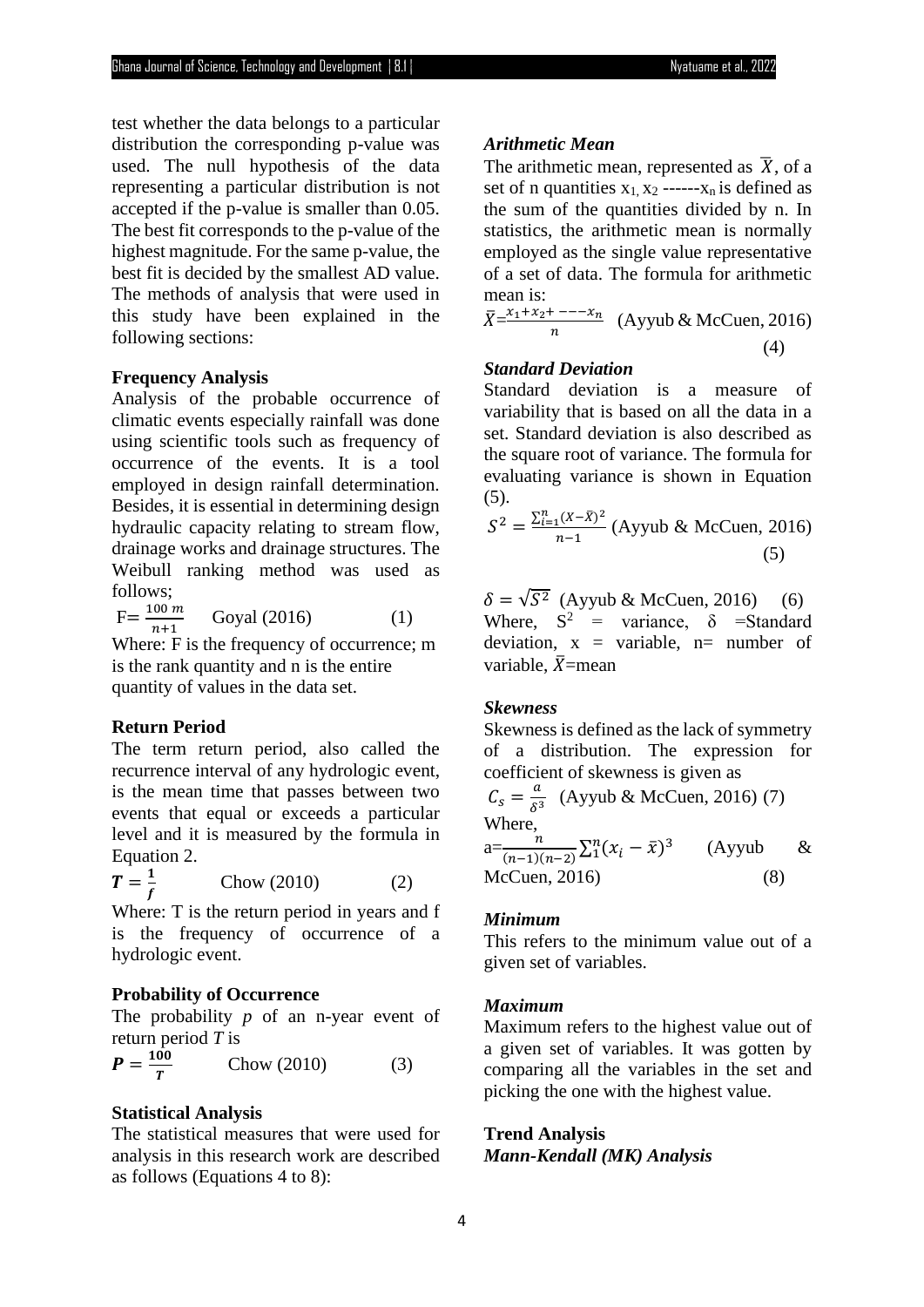For instance the time series of n data sets with  $T_a$  and  $T_b$  being two sub-sets of the same data set. Where: a=1,2,3---,n-1 and  $b=a+1$ ,  $a+2$ ,  $a+3$ , ---n.

The data set  $T_a$  as a reference set was compared with all the  $T<sub>b</sub>$  data points such that:

$$
Sign(T) = \begin{pmatrix} 1for T_b > T_a \\ 0 for T_b = T_a \\ -1 for T_b < T_a \end{pmatrix}
$$
 (Mann,

1945; Kendall, 1975) (9)

The Kendal test's S-statistic was compared as:

 $S=\sum_{a=1}^{n-1}\sum_{b=a+1}^{n}sign(T_b-T_a)$  (Mann, 1945; Kendall, 1975) (10) The variance for the S-statistic is defined as:  $\delta^2 = \frac{n(n-1)(2n+5) - \sum_{a=1}^n t_b(a)(a-1)(2a+5)}{42}$ 18

where t, represent the number of ties to extent a. The  $Z_s$  denoted as the test statistic was computed as:

$$
Z_s = \begin{cases} \frac{s-1}{\delta} & \text{for } s > 0\\ 0 & \text{for } s = 0\\ \frac{s+1}{\delta} & \text{for } s < 0 \end{cases} \tag{Mann, 1945}
$$
\nKendall, 1975) (12)

The significance of the measured trend is denoted as  $Z_s$ . If  $Z_s$  is larger than  $Z_{\alpha/2}$ , then the null hypothesis is invalid, where  $\alpha$ denotes the chosen level of significance (5 %, with  $Z_{0.025}$ , indicating the trend is significant. An independent and arbitrarily ordered data set in Mann- Kendal test is regarded as the null hypothesis. Mann – Kendal test does not request normality. The MK only provide direction but not the magnitude of significant trends. The implication of Equation (9) is that if  $T_a$  is greater than  $T_b$  the value of T will be 1, and the second condition shows that if  $T_a$  is less than  $T<sub>b</sub>$  the value of T will be -1, while the last condition implies that if  $T_a = T_b$ , then the value will be 0. MK analysis has a bottomup approach because the reference point is being compared with all the  $T_b$  values above.

#### *Sen's Slope method*

The procedure of Sen's slope was employed to determine the change rate as:

$$
\delta = \text{median}\left(\frac{X_{b-X_a}}{b-a}\right) \quad a < b \tag{Sen, 1968}
$$
\nWhere X<sub>b</sub> and X<sub>a</sub> are the data values in times

Where  $X_b$  and  $X_a$  are the data values in times b and a respectively. The symbol  $\delta$  denotes the trend of change and the magnitude of the value characterises the gradient of change. The slope estimated by Sen's slope estimator is a strong estimation of the magnitude of the trend (Gocic and Trajkovic, 2013).

## *Moving Average*

(11)

The moving average smoothing technique takes the mean of the k most current data values to forecast the value of the sequence for the succeeding period in the future. A moving average of order k, MA (k) is calculated as:

$$
F_{i+1} = \frac{\sum_{i=1-k+1}^{t} Y_i}{k} =
$$
  
\n
$$
\frac{Y_{t+Y_{t-1+Y_{t-2}} + \dots -Y_{t-k+1}}}{k}
$$
 (Ayyub & (14)  
\nMcCuen, 2016) (14)

Where  $F_{i+1}$  is the forecast for period t+1,  $Y_t$ is the actual value for period tk is the order of the moving average

#### **RESULTS AND DISCUSSION**

## **Frequency and Probability Analysis**

The results of the analyses for Kpetoe and Tordzinu which are stations in the Tordzie watershed are displayed in graphs and tables. For example, the probability of nonexceedance for Kpetoe and Tordzinu for both annual and monthly rainfall is shown in Figure 2 (a and b) and Figure 3 (a and b), respectively. The probability plot provides the probability of occurrence and nonoccurrence of different annual rainfall magnitude from which the corresponding return period was computed and dependable rainfall determined. Dependable rainfall is vital to rain-fed agriculture and provide the likely or probable risk associated with dry farming. This information is useful to farmers.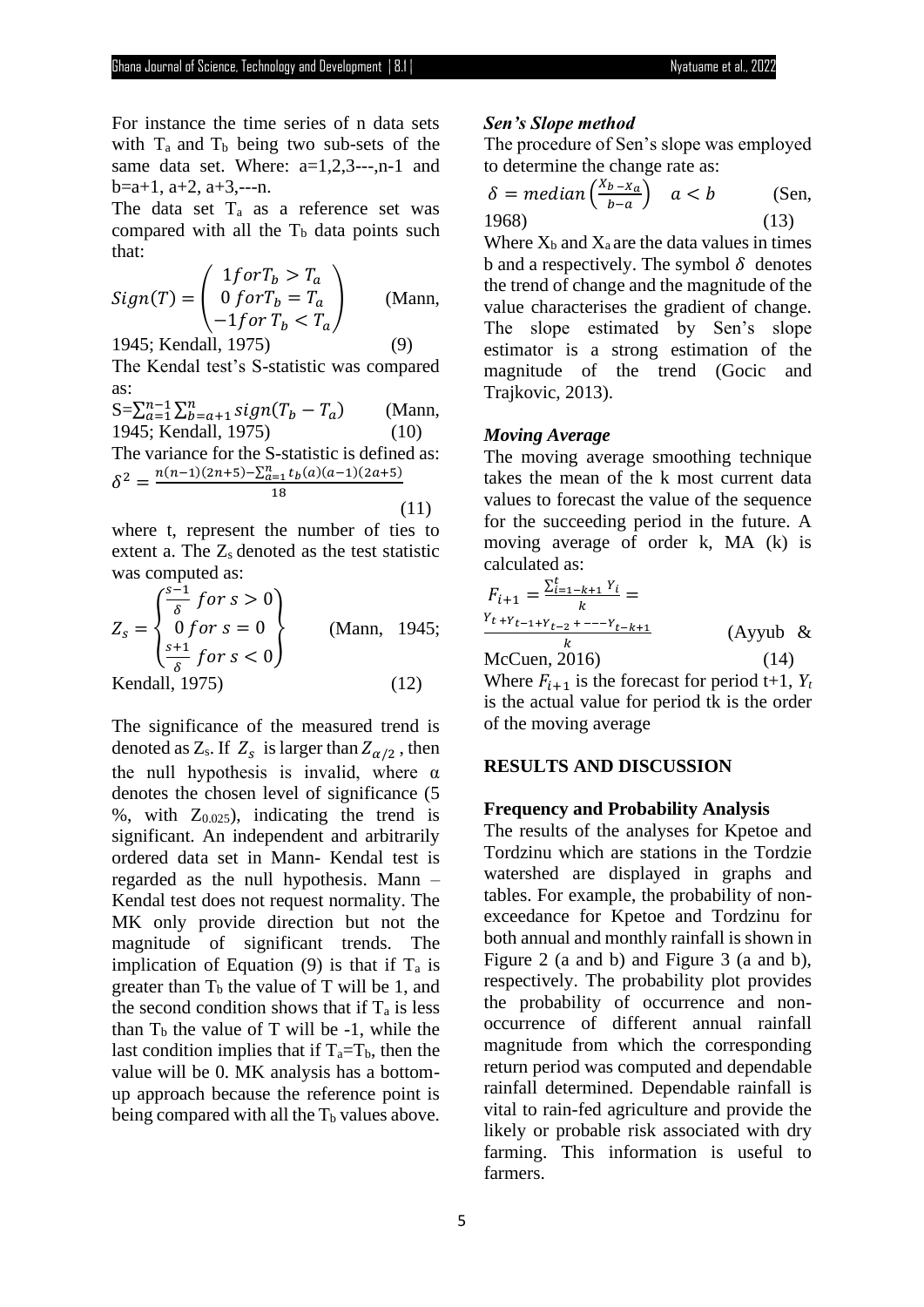



Figure 2: Probability of non-exceedance of annual rainfall at (a) Kpetoe and (b) Tordzinu



Figure 3: Probability of non-exceedance of monthly rainfall at (a) Kpetoe and (b) Tordzinu

From the fitted line (Figure 3), any probability of non-exceedance and exceedance of a certain amount of rainfall can be derived. The distribution of the rainfall may however be skewed. Skewness in rainfall analysis normally means that there is a relatively high frequency of amounts below the mean being compensated by a relatively small number of high precipitations. This skewness may be caused by the unusual distribution of rainfall or biased data or data set being few. In general, for most agricultural purposes probabilities below 80 % and over 20 % are used. The value of the Anderson-Darling (AD) goodness of fit test and associated pvalues are presented alongside the graph. The 20 % dependable rainfall  $(P_{20} = 0.20)$ has a return period of  $(1/(0.20)) = 5$  years. That is on average once every 5 years the annual rainfall in the Tordzinu will be equal to or larger than 1039.95 mm in the year (Figure 4). The 50 % dependable rainfall has a return period of 2 years, or on average once every 2 years the rainfall depth will be equalled or exceeded.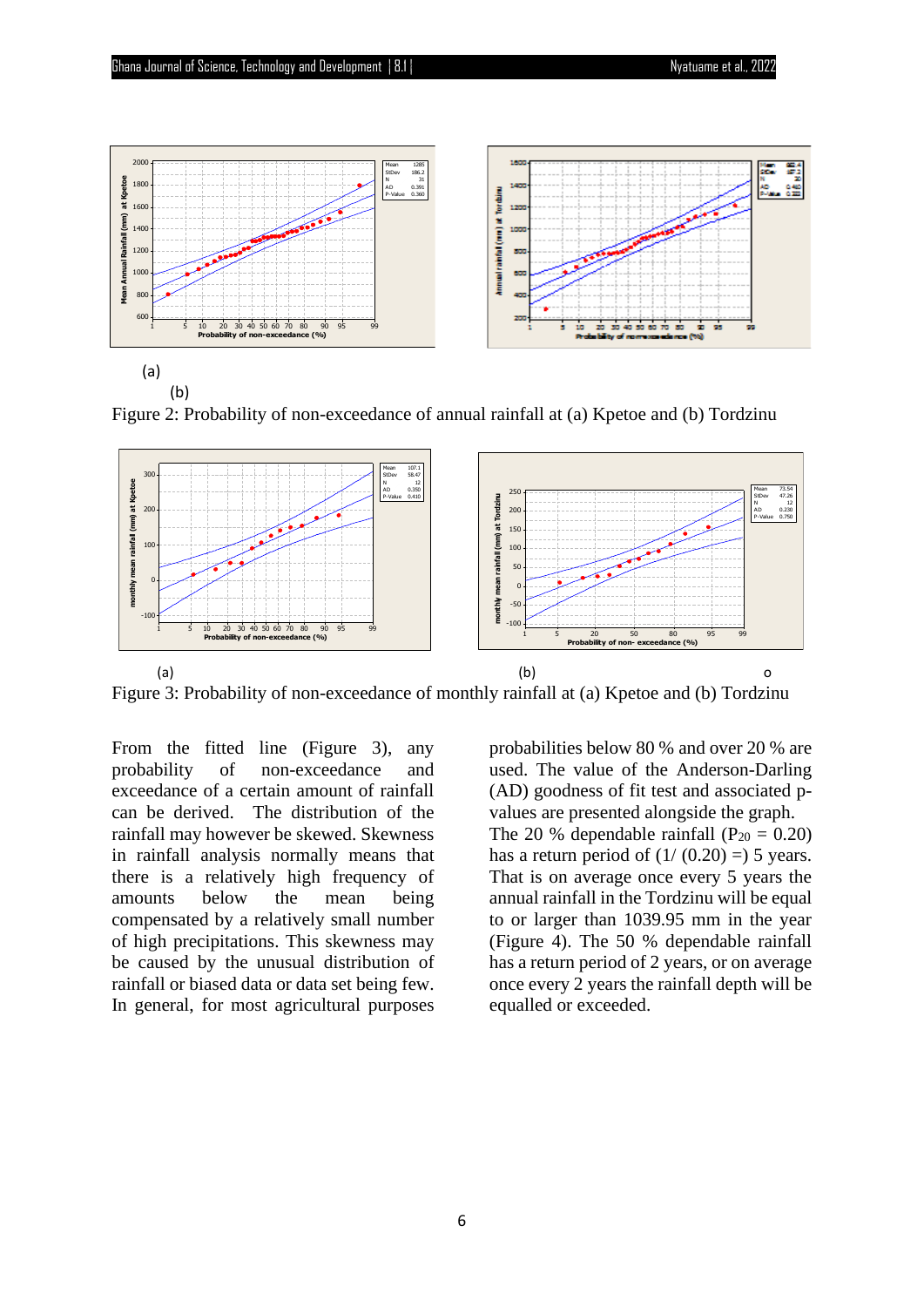| <b>Estimated Annual Rainfall</b> | <b>Estimated Annual</b> | <b>Probability</b><br>of | <b>Return Period (year)</b> |
|----------------------------------|-------------------------|--------------------------|-----------------------------|
| (mm)-Kpetoe                      | Rainfall (mm)-Tordzinu  | <b>Exceedance</b> $(%$   |                             |
| 1046.19                          | 642.539                 | $P_{90}$                 | 1.11                        |
| 1128.12                          | 724.88                  | $P_{80}$                 | 1.25                        |
| 1187.20                          | 784.26                  | $P_{70}$                 | 1.43                        |
| 1237.68                          | 834.99                  | $P_{60}$                 | 1.67                        |
| 1284.86                          | 882.42                  | $P_{50}$                 | 2                           |
| 1332.04                          | 929.84                  | $P_{40}$                 | 2.5                         |
| 1382.53                          | 980.57                  | $P_{30}$                 | 3.33                        |
| 1441.60                          | 1039.95                 | $P_{20}$                 | 5                           |
| 1523.54                          | 1122.30                 | $P_{10}$                 | 10                          |

Table 2: Probabilities and return periods of annual rainfall for Kpetoe and Tordzinu

The results revealed that the probability of exceedance of various quantities of rainfall for the stations decreased with an increase in the exceedance probability as the threshold rainfall upsurged. As an illustration, there was at least a 90 % likelihood of obtaining annual rainfall equal to or higher than 1046.19 mm during the year in Kpetoe and 642.539 mm in Tordzinu during the year within a return period of about 1 year (Table 2). The risk associated with not having the various amount of rainfall is indicated as the probability of non-exceedance.

However, the chance of having equal or more than 1523.54 mm and 1122.30 mm during the years in Kpetoe and Tordzinu, respectively, was only 10%; with a return period of 10 years. The implication is that the risk associated with the expectation of the aforementioned amount of rainfall is 90%. The inference is that the rainfall amount is highly unreliable (not dependable). It can be concluded that more rain is to be expected from Kpetoe than Tordzinu (Table 2). These differences can be attributed to the climatic characteristics or geomorphology of the catchment area.

Analyses of the probability of exceedance and return periods project when a given amount of rainfall would be equalled or exceeded with time. This information serves in advising farmers on crop selection in tandem with its water requirements during the growth cycle and optimize on soil water conservation technologies

(Mzezewa, 2012). Muita (2013) in his study conducted in Kenya defined reliable rainfall as that annual rainfall with an exceedance probability of 80% for highland farmers. Taking into account his assertion, a rainfall  $>1128.12$  mm in Kpetoe and  $>724.88$  mm in Tordzinu is not a reliable rainfall. Thus, comparing the above threshold with the historical annual totals the dependable rainfall years can be obtained. For application in design, it is assumed that future probabilities of an exceedance will be the same as past probabilities.

# **Exceedance probability application for design**

The use of the probability of occurrence or recurrence interval in water-related project design is to minimise the risk associated with storm events. In designing irrigation infrastructure and irrigation operation management, dependable rainfall information is a prerequisite for effective management. According to Leela Krishna *et al*.(2018), rainfall depths that are exceeded in 3 out of 4 years or 4 out of 5 years during the peak period are used as design rainfall. The above corresponds to exceedance probabilities of 75% and 80%. For high valued economic crops, dependable rainfall of 9 years out of 10 years is advisable to be used. The application of 90% dependable rainfall in design project estimation implies lower risk but with a higher cost of irrigation infrastructure in terms of large canals or larger pipes. The design rainfall is thus an economic parameter that must be optimised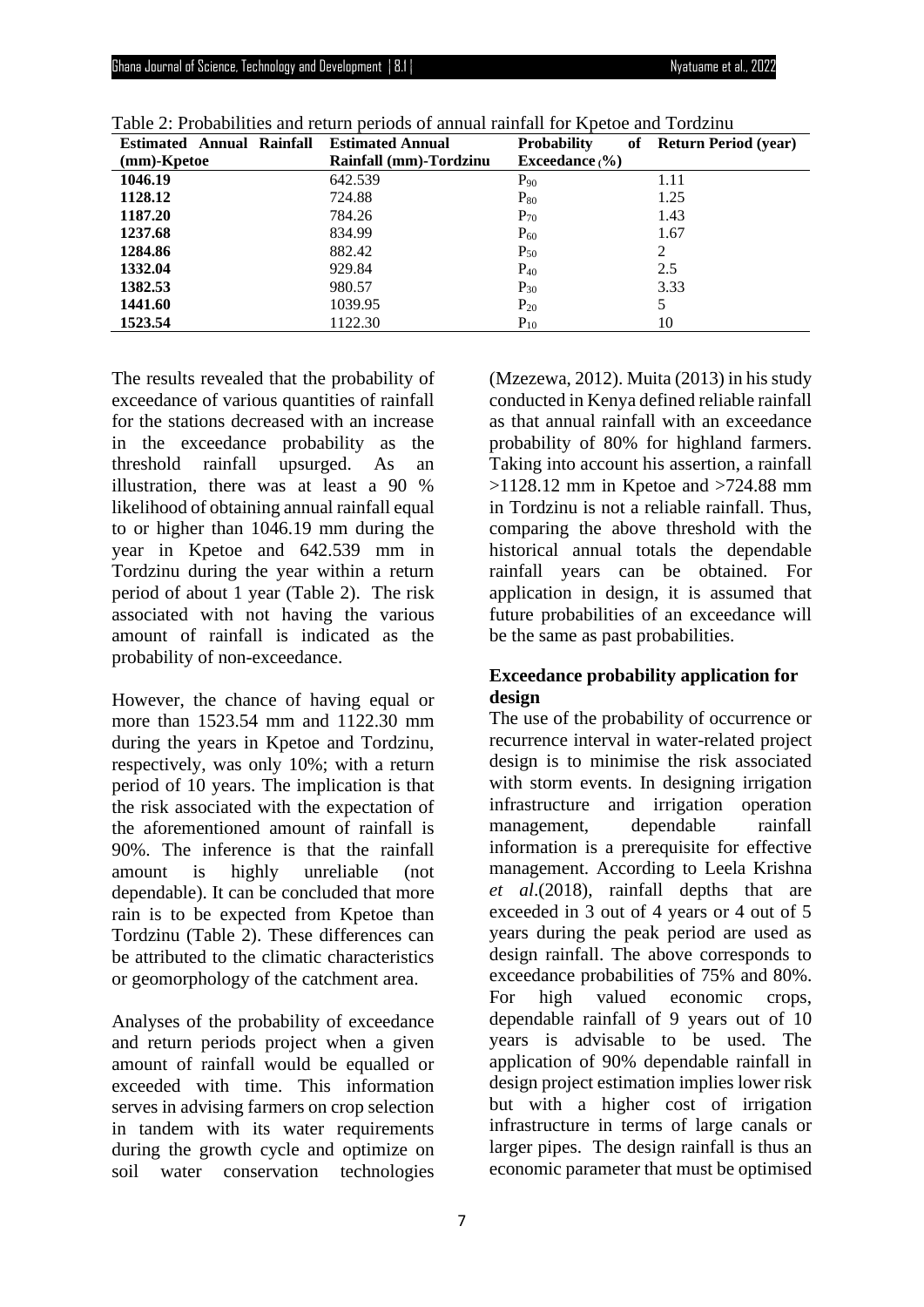considering the benefits and costs. Water conservation and harvesting structures are designed based on the important information of the probability of exceedance of rainfall at the specific site/location. According to Adham *et al*. (2016) for the efficiency of water harvesting structures, the design and its construction should be proportional to the expected amount of rainfall event.

# **Probability of exceedance application for planning**

The planning and management of diverse water projects rely on anticipated rainfall depths. Makanjuola (2018) used the following rules for the determination of dry, normal and humid weather conditions: If the rainfall in a locality is exceeded 4 out of 5 years or having a probability of exceedance of 80% the weather condition in the locality is termed dry. A locality is having a normal rainfall if its rainfall is exceeded 1 out of 2 years or having an exceedance probability of 50%. An area is described as humid if its rainfall is exceeded 1 out of 5 years or having an exceedance probability of 20%.

| <b>Type of weather</b> | <b>Probability</b> | of Tordzinu   | Kpetoe               |
|------------------------|--------------------|---------------|----------------------|
|                        | exceedance $(\% )$ | Rainfall (mm) | <b>Rainfall</b> (mm) |
| Dry weather            | 80                 | 724.88        | 1128.12              |
| <b>Normal weather</b>  | 50                 | 882.42        | 1284.86              |
| <b>Humid weather</b>   | 20                 | 1039.95       | 1441.60              |

Table 3: Classification of the weather (rainfall) over the Tordzie watershed

Thus, the years can be classified as dry, normal or humid years, respectively, based on Table 3. Table 4 presents also the rainfall distribution at 80% probability for all the network stations.

The highest monthly mean rainfall at Kpetoe on Tordzie watershed was in June with the probability of exceedance of 5.64.5 % with a magnitude of 185.5 mm and a return period of about 17 years and the other months with their respective mean rainfall, probability of exceedance, 80 % dependable rainfall and the return period can be seen from Table 4. From the foregoing, it can clearly be understood that the mean monthly rainfall in Kpetoe catchment area on the Tordzie watershed in ten (10) months was greater in magnitude than that of Tordzinu catchment area on the basin. It was only in May and November that the rainfall in the latter exceeded that of the former. From Table 4, the 80 % dependable rainfall onsets from February to December.

May is the month with the highest amount of rainfall (158 mm) with the probability of 5.6 % occurrence with a risk margin of about 94.4 % (probability of nonexceedance) at Tordzinu. Assuming that there is no change in the factors which are causing rainfall, based on available records, a prediction is made on rainfall probability in the future or the depth of rainfall that can be expected. However, rainfall rarely fully satisfies statistical theories on which the methods are based. For example, the highest rainfall at Tordzinu on the Tordzie watershed which occurred in May with a mean magnitude of 158 mm has a return period of about 17 years. It is evident from Figures 2, 3 and Table 2 that probability dwindled as the monthly rainfall threshold augmented. It is also observed that the rainfall regime is bimodal. Table 4 revealed that 80% rainfall probability starts from March in Tordzinu with a minimum value of 31 mm and ends in November with a magnitude of 28 mm. The low rainfall for the said portion of the watershed has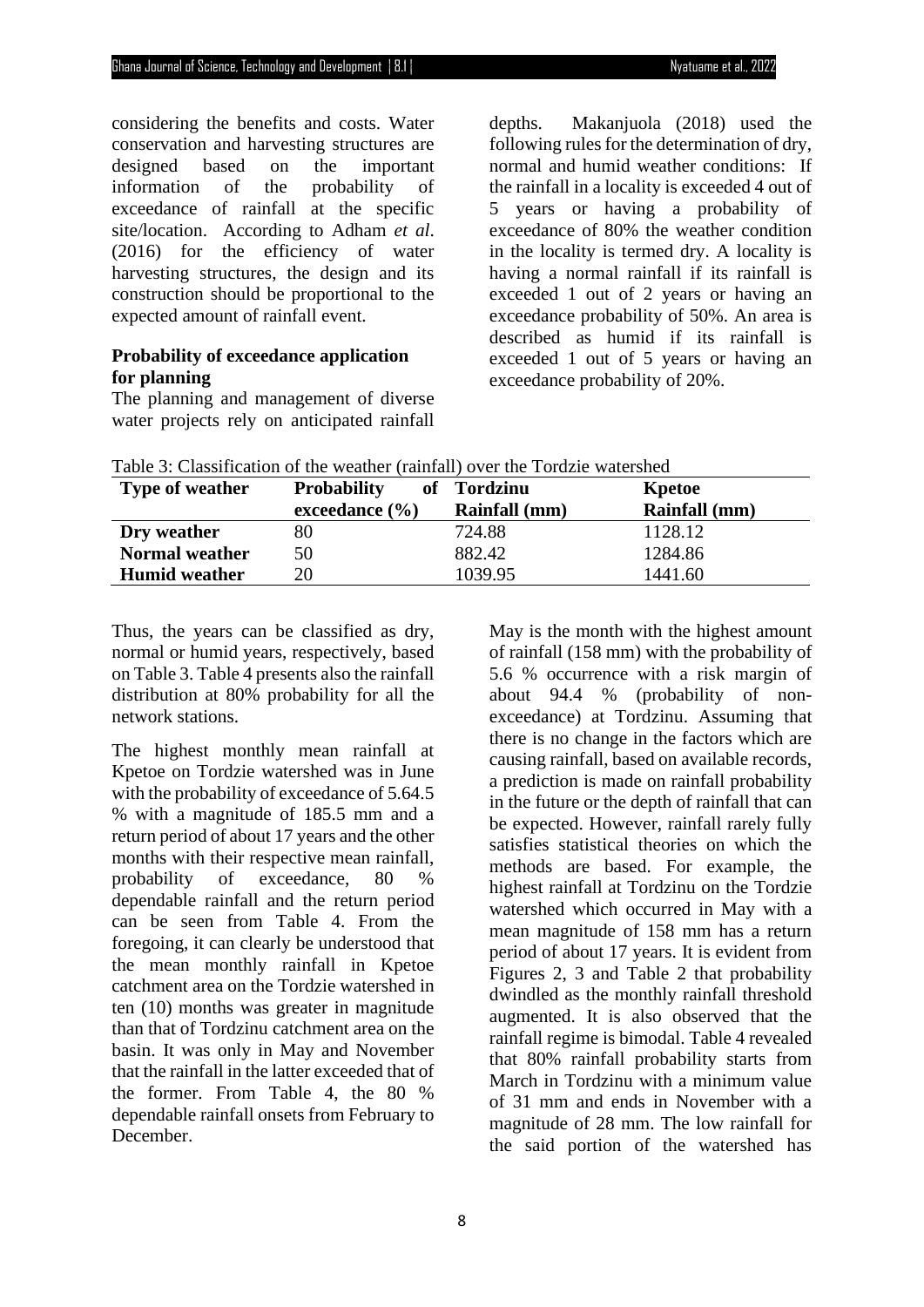implications for runoff volume generated and ultimately the basin discharge.

Given the above analysis, any crop (e.g. maize) planted in November-March will experience water stress due to low dependable rainfall and probably high evaporative losses. The probability of crop failure is very high in the aforementioned months. The advice to farmers is that they should cultivate the land between April to July and September to October to minimise the risk of crop failure.

# **Dependable Rainfall Application for crop production**

Rainfall amount and its variability is vital information for deciding on the choice of crop to grow and when to start planting. A knowledge of monthly rainfall distribution is vital as it informs one on how much moisture (water) is available for the production of crops in the case of dry farming. If the threshold for dry farming is determined, it then becomes the benchmark for comparison. Also, rainfall amount during the growing season is crucial for the crop to give the optimum yield. According to Sutcliffe *et al*. (2016), maize requires an optimum rainfall between 500 mm and 800 mm during the growth period. The total dependable rainfall for the period of March to October at Kpetoe and Tordzinu is 709

mm and 362 mm, respectively. The probability of exceeding 800 mm annually are presented in Table 2 for the two stations. That of Tordzinu is around 60 % of exceedance. Thus, the risk is very high in producing a less drought-tolerant crop like maize in that part of the said watershed unless irrigation measures are adopted.

# **Annual Rainfall Trend**

Figure 4 reveals an oscillatory kind of total annual rainfall trend at a moving average of half decadal at Kpetoe station. Both the actual and projected (forecasted) are erratic. Again, from Figure 4, the moving average of total annual rainfall at Tordzinu depicted not too smooth an increasing trend from the station. Besides the forecasted trend could best be described as an insignificant trend while the actual trend was highly oscillatory. The above trend or change in the time series data could be caused by climate change as a result of increased greenhouse gas concentrations or land-use changes (urbanisation, clearing of trees, deforestation, etc) or change in management practices over the catchment. The findings are largely in agreement with the results obtained by Dumenu and Obeng (2016) and Kleemann *et al*. (2017) who reported a general reduction in rainfall with marked cyclical high and low events.

| Table 4: Monthly mean rainfall and probability of exceedance |  |  |  |  |  |  |  |  |  |
|--------------------------------------------------------------|--|--|--|--|--|--|--|--|--|
| $\mathbf{r}$                                                 |  |  |  |  |  |  |  |  |  |

|                  |                                      | Kpetoe                            |                          | <b>Tordzinu</b>              |                                |                          |  |  |  |
|------------------|--------------------------------------|-----------------------------------|--------------------------|------------------------------|--------------------------------|--------------------------|--|--|--|
| <b>Months</b>    | Probabilit<br>y of<br>exceedanc<br>Α | Rainfall at<br>80%<br>probability | Mean<br>Rainfall<br>(mm) | Probability of<br>exceedance | Rainfall at 80%<br>probability | Mean<br>Rainfall<br>(mm) |  |  |  |
| <b>January</b>   | 94.35                                | $\mathbf{0}$                      | 17.7                     | 94.35                        | $\theta$                       | 11.0                     |  |  |  |
| <b>February</b>  | 78.22                                | 14                                | 49.1                     | 86.29                        | $\Omega$                       | 23.2                     |  |  |  |
| <b>March</b>     | 54.03                                | 58                                | 107.1                    | 45.96                        | 31                             | 73.5                     |  |  |  |
| April            | 37.90                                | 95                                | 141.7                    | 37.90                        | 41                             | 88.7                     |  |  |  |
| May              | 21.77                                | 103                               | 155.1                    | 5.65                         | 79                             | 158.0                    |  |  |  |
| June             | 5.64                                 | 121                               | 185.5                    | 13.71                        | 81                             | 139.9                    |  |  |  |
| July             | 45.97                                | 75                                | 126.9                    | 62.1                         | 15                             | 54.4                     |  |  |  |
| <b>August</b>    | 62.09                                | 35                                | 91.3                     | 70.11                        | 5                              | 31.3                     |  |  |  |
| <b>September</b> | 13.71                                | 106                               | 177.9                    | 29.83                        | 43                             | 94.4                     |  |  |  |
| October          | 29.83                                | 116                               | 151.3                    | 21.78                        | 67                             | 113.6                    |  |  |  |
| <b>November</b>  | 70.11                                | 23                                | 49.7                     | 54.04                        | 28                             | 67.1                     |  |  |  |
| <b>December</b>  | 86.29                                | 5                                 | 31.6                     | 78.23                        | $\theta$                       | 27.4                     |  |  |  |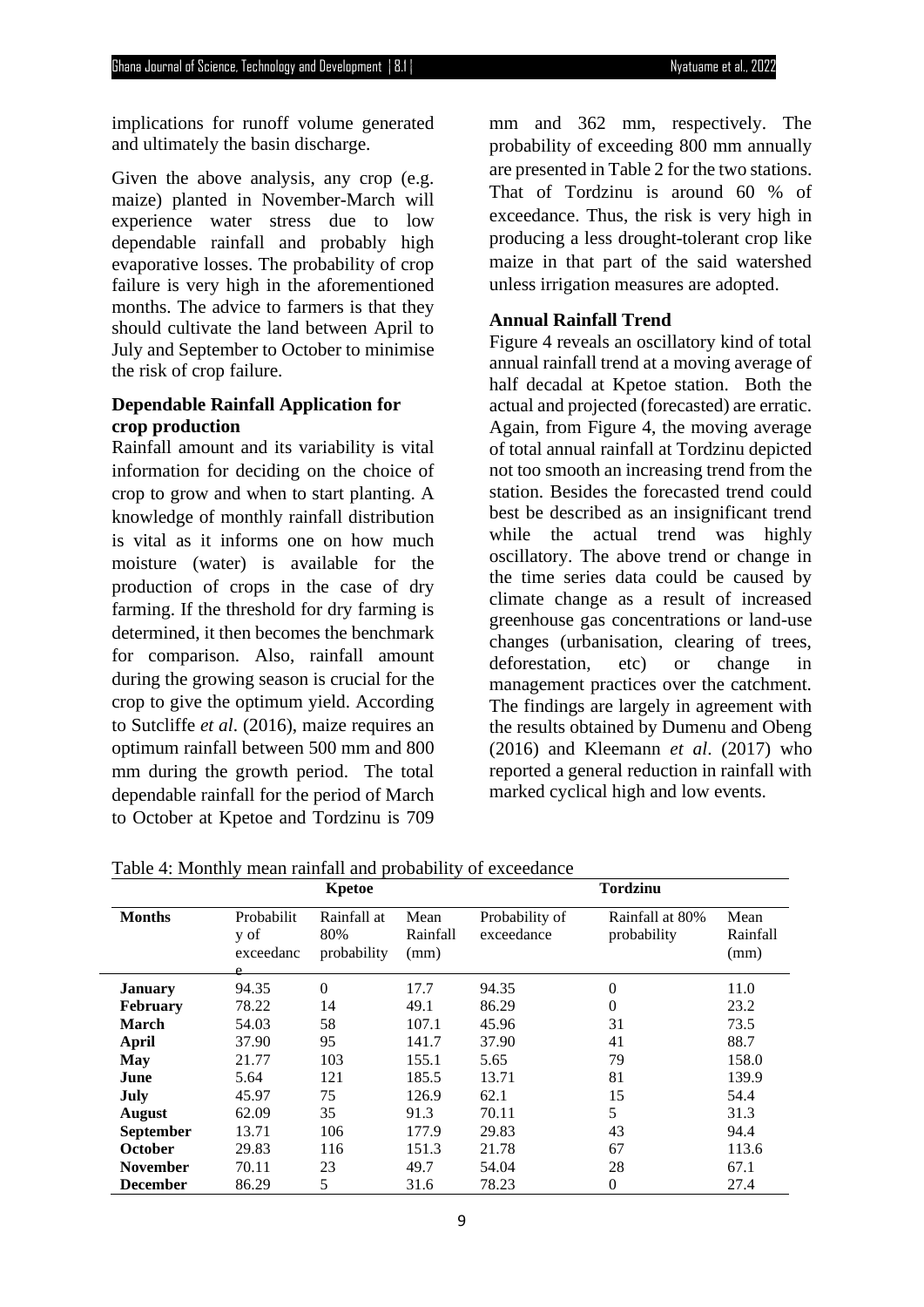

**Figure 4: Five (5) years moving-average of rainfall trend**

| Year      | Kpetoe       |                             |                 | <b>Tordzinu</b> |                       |                   |  |  |
|-----------|--------------|-----------------------------|-----------------|-----------------|-----------------------|-------------------|--|--|
|           | Rainfall(mm) | $(^0C)$<br>$T_{\text{max}}$ | $T_{min} (^0C)$ | Rainfall(mm)    | $T_{\rm max} ({}^0C)$ | $T_{min} ({}^0C)$ |  |  |
| 1984-1994 | 103.7        | 32.3                        | 22.0            | 73.5            | 31.8                  | 23.5              |  |  |
| 1994-2004 | 108.6        | 32.5                        | 23.0            | 79.1            | 32.3                  | 23.7              |  |  |
| 2004-2014 | 108.1        | 32.6                        | 23.2            | 78.9            | 32.8                  | 23.8              |  |  |

Table 5: Decadal variation of rainfall, maximum and minimum temperature

The implication of the variability and reduction in the annual totals of rainfall amount is that rain-fed agriculture is highly risky and calls for technology interventions for crop production. Irrigation infrastructure is recommended especially micro drip and sprinkler irrigation facilities that have high water use efficiencies in addition to the breeding of drought-resistant cultivars and other mitigation and adaptation strategies.

There was an increase of  $0.2^{\circ}$ C,  $0.1^{\circ}$ C and  $0.8^{\circ}$ C,  $0.2^{\circ}$ C in maximum and minimum temperature, respectively, at Kpetoe between 1984-1994 to 1994-2004 and 1994-2004 to 2004- 2014 (Table 5). Likewise for the same stated period at the Tordzinu side of the Tordzie watershed, the maximum and minimum temperatures increased by  $0.5^{\circ}C, 0.5^{\circ}C$  and  $0.2^{\circ}C$ ,  $0.1\degree$ C, respectively. The results indicated a rise in the temperature (maximum and minimum) per decade with its implications. The rising temperatures could be attributed to the conversion of vegetation to farmland and settlement as reported by other researchers (Nyatuame *et al*, 2020).

# **Time Series Analysis**

Figure 5 revealed a fluctuating characteristic of annual rainfall in the Tordzie watershed. The rainfall depicts an irregular trend. Among the two stations, Tordzinu is more oscillatory than the Kpetoe. The higher rainfall at the Kpetoe side of the watershed compared to Tordzinu could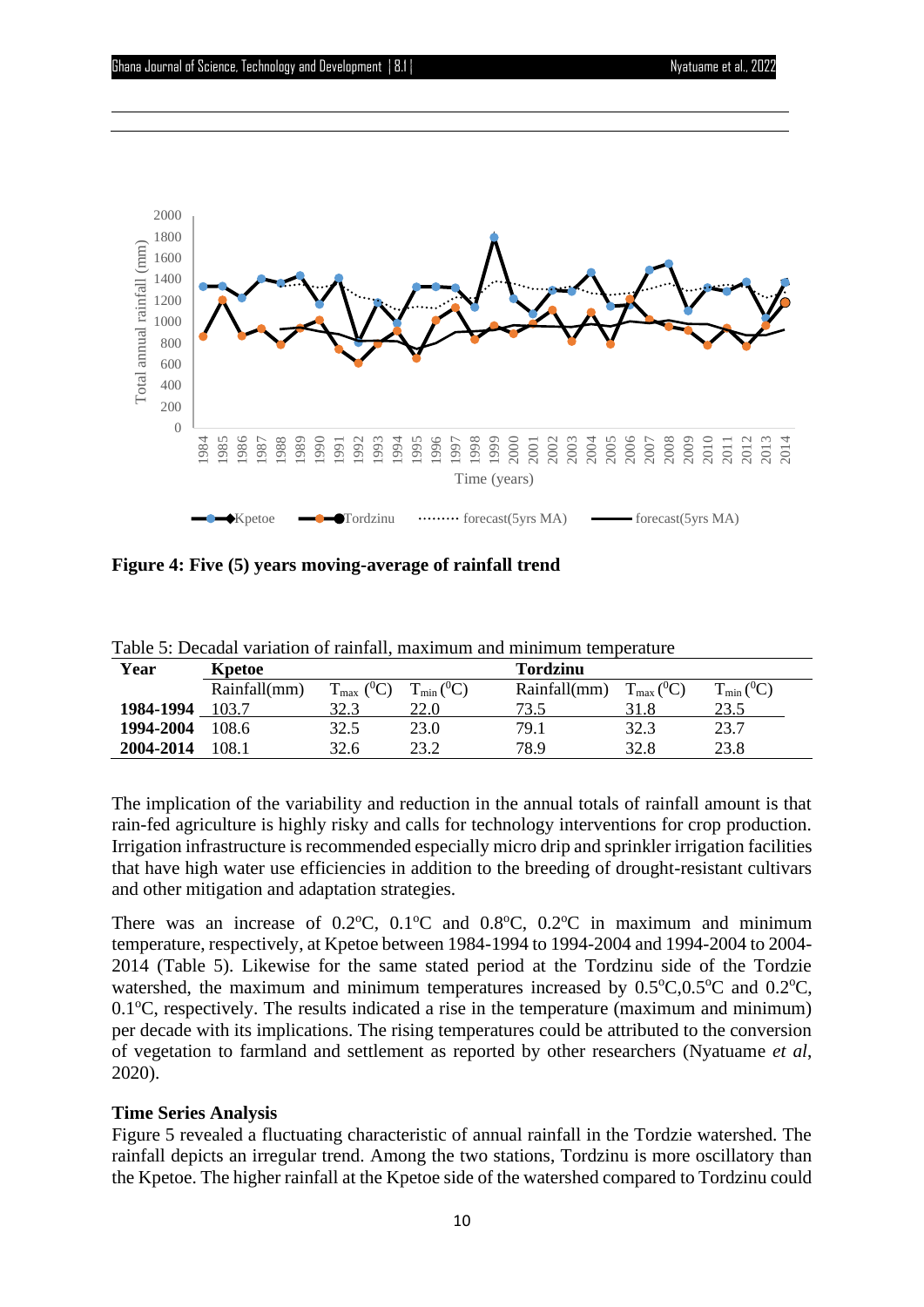### Ghana Journal of Science, Technology and Development |8.1| Nyatuame et al., 2022

be accredited to forests and the mountains. The low forest cover and the coastal nature of the Tordzinu could be the result of low rainfall. Since evapotranspiration generated from vegetation is a process by which water vapour is converted into rainfall. The water vapour generated from the forest in the form of evapotranspiration rises to the upper atmosphere and come back as convective rainfall. Thus the low forest leads to lower evapotranspiration and hence low rainfall (Sayama et al, 2021). However, Ibitolu *et al*. (2014) were of the view that tropical rainfall is highly variable spatiotemporally and identifying the exact cause of variabilities is difficult.

The highest maximum monthly rainfall recorded over the Tordzie watershed for the period under evaluation occurred in the Tordzinu area of the catchment in the year 2005 with a magnitude of 522.2 mm precisely in May, as can be seen in Figures 5 and 6, respectively. This extreme rainfall could be a result of climate change and variability. The implication is associated with the flood with its attendant hazards. The monthly fluctuation of maximum and minimum temperature concerning rainfall is also shown in Figure 7. The rainfall pattern depicts a double maximum.



Figure 5: Mean and maximum annual rainfall variation (1984-2014)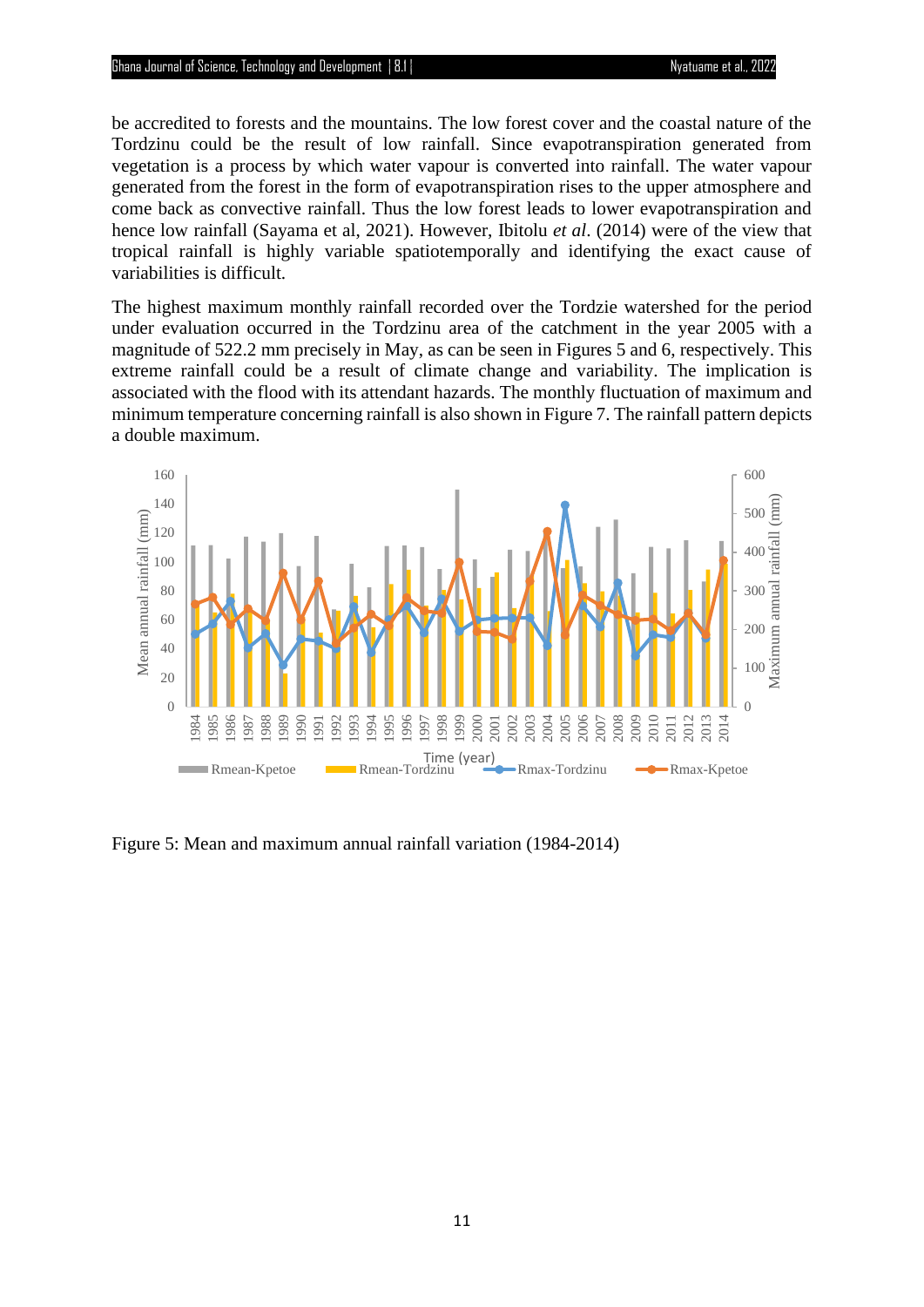

Figure 6: Maximum monthly rainfall variation



Figure 7: Monthly maximum and mean temperature and rainfall variation (1984-2014)

## **Monthly Rainfall Statistical Analysis**

The summary of the monthly rainfall statistics at Kpetoe and Tordzinu all on the Tordzie watershed are presented in Table 6. The Coefficient of variability (CV) is used to indicate rainfall dependability/reliability or otherwise. The lower the CV of rainfall amount in any month, the lower the variability and the greater the dependability (Nyatuame *et al*., 2014). For dependable rainfall, the CV threshold is less than 50 % (0.5) (Meshram et al, 2018). The month with the most reliable rainfall is not the

same at the two study stations. October recorded the most reliable rainfall at Kpetoe station with a CV of 0.3, which is in a minor rainfall season. At Kpetoe, the dependable rainfall occurred in April, May and June in the major season. On the other hand, there was no reliable rainfall at the Tordzinu side of the catchment, as CV values are above the threshold value. The shift in the rainfall distribution whereby heavy events are mostly occurring in the minor season instead of the major season is a plausible indication of climate change. This could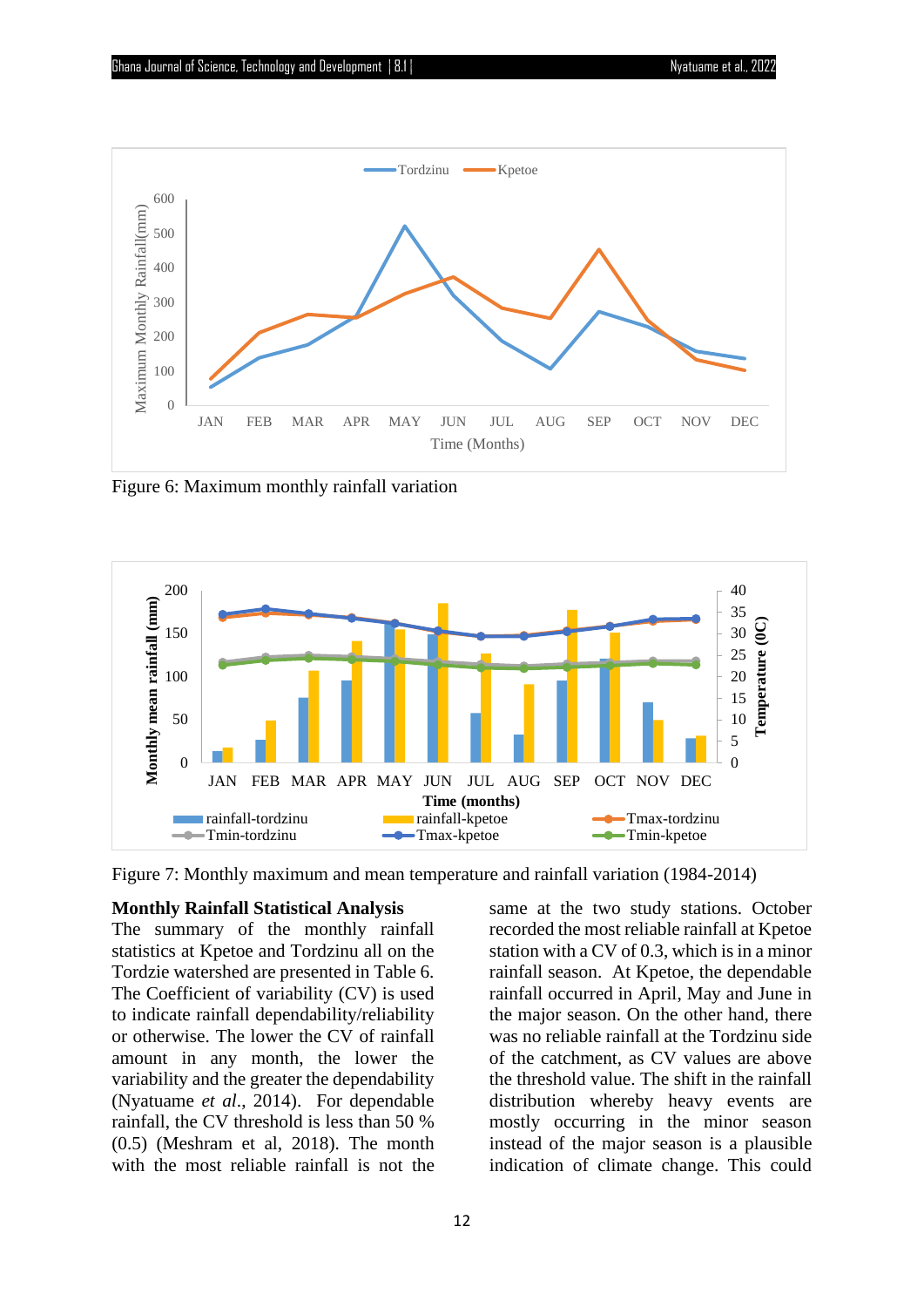lead to food insecurity due to the vulnerability of the small scale farmers who lack adequate climate-smart strategies to climate variability and change.

## **Mann- Kendall and Sen's Slope Analysis**

Table 7 displays the outcomes of the Mann-Kendal trend analysis for the monthly rainfall in the two stations on the Tordzie watershed. A positive Kendall's t is an indication of an increasing trend and conversely, a negative value depicts decreasing trend. If the p-value computed is greater than the significance level,  $\alpha$ =0.05, the implication is that the trend is insignificant or no trend at all. At the Kpetoe area of the watershed, the rainfall shows a decreasing trend for the following months: March, May, July, August and November while the remaining months had increasing trends. The trend in each category is insignificant ( $p > 0.05$ ). Also, the largest S values obtained at Kpetoe corresponded to the most significant trend at the station. The rainfall is decreasing in July and September in the Tordzinu area of the watershed under study, however, the trend is insignificant  $(p>0.05)$  while the rest of the months had an increasing trend. The magnitude of the increase or decrease is indicated as Sen's slope in mm/year. It is worth noting that the increasing trend in January, February and November of the aforementioned part of the Tordzie watershed is significant  $(p<0.05)$ . The result of Sen's test of precipitation time series is shown in Table 7 at a 95% confidence level. The largest increasing slope of significant annual precipitation occurred in Tordzinu in November with an increase of 1.685 mm/y. This is plausible evidence of climate variability.

Table 6: Descriptive statistics of monthly rainfall for Kpetoe and Tordzinu.

|                  | Kpetoe |             |     |              |      | <b>Tordzinu</b> |       |         |     |              |      |       |
|------------------|--------|-------------|-----|--------------|------|-----------------|-------|---------|-----|--------------|------|-------|
| <b>Months</b>    | mean   | stande<br>v | cv  | skewn<br>ess | min  | max             | mean  | standev | cv  | skewn<br>ess | min  | max   |
| January          | 17.7   | 22.3        | 1.3 | 1.3          | 0.0  | 78.4            | 11.0  | 16.1    | 1.5 | 1.3          | 0.0  | 54.3  |
| <b>February</b>  | 49.1   | 42.1        | 0.9 | 2.4          | 1.3  | 212.7           | 23.2  | 27.6    | 1.2 | 2.7          | 0.0  | 139.3 |
| March            | 107.1  | 58.5        | 0.5 | 0.8          | 23.1 | 265.7           | 73.5  | 50.6    | 0.7 | 0.7          | 0.0  | 177.4 |
| April            | 141.7  | 56.0        | 0.4 | $-.0.3$      | 4.9  | 255.6           | 88.7  | 57.3    | 0.6 | 1.0          | 0.0  | 261.3 |
| May              | 155.1  | 62.6        | 0.4 | 0.6          | 35.5 | 325.4           | 158.0 | 95.0    | 0.6 | 1.9          | 0.0  | 522.2 |
| June             | 185.5  | 77.6        | 0.4 | 0.9          | 74.4 | 374.4           | 139.9 | 70.5    | 0.5 | 0.6          | 0.0  | 320.9 |
| July             | 126.9  | 61.9        | 0.5 | 0.5          | 30.2 | 283.6           | 54.4  | 47.8    | 0.9 | 1.2          | 0.0  | 188.3 |
| <b>August</b>    | 91.3   | 67.9        | 0.7 | 0.7          | 8.0  | 254.1           | 31.3  | 32.3    | 1.0 | 1.3          | 0.0  | 107.6 |
| <b>September</b> | 177.9  | 85.7        | 0.5 | 1.4          | 55.8 | 454.2           | 94.4  | 61.6    | 0.7 | 1.1          | 10.0 | 273.7 |
| <b>October</b>   | 151.3  | 43.2        | 0.3 | 0.3          | 77.4 | 248.6           | 113.6 | 55.9    | 0.5 | 0.4          | 0.0  | 229.8 |
| <b>November</b>  | 49.7   | 32.3        | 0.6 | 1.3          | 5.8  | 133.8           | 67.1  | 47.1    | 0.7 | 0.5          | 0.0  | 158.4 |
| <b>December</b>  | 31.6   | 32.7        | 1.0 | 0.8          | 0.0  | 103.4           | 27.4  | 36.0    | 1.3 | 1.8          | 0.0  | 137.1 |

|               | Kpetoe   |       |           |          |             | <b>Tordzinu</b> |       |           |          |             |
|---------------|----------|-------|-----------|----------|-------------|-----------------|-------|-----------|----------|-------------|
| <b>Months</b> | K's t    | $P-$  | S         | Var(s)   | Sen's slope | $K$ 's t        | $P-$  | S         | Var(s)   | Sen's slope |
|               |          | value |           |          | (mm/month)  |                 | value |           |          | (mm/month)  |
| Jan           | 0.123    | 0.176 | 55.000    | 3369.667 | 0.050       | $0.277*$        | 0.022 | 109.000   | 2873.000 | 0.167       |
| Feb           | 0.166    | 0.098 | 77.000    | 3459.667 | 0.823       | $0.227*$        | 0.043 | 97.000    | 3112.333 | 0.650       |
| Mar           | $-0.067$ | 0.705 | $-31.000$ | 0.000    | $-0.500$    | 0.002           | 0.500 | 1.000     | 3139.667 | 0.000       |
| Apr           | 0.148    | 0.125 | 69.000    | 0.000    | 1.257       | 0.189           | 0.074 | 82.000    | 3140.667 | 1.654       |
| May           | $-0.032$ | 0.606 | $-15.000$ | 0.000    | $-0.464$    | 0.092           | 0.243 | 40.000    | 3140.667 | 1.391       |
| Jun           | 0.140    | 0.140 | 65.000    | 0.000    | 1.500       | 0.074           | 0.290 | 32.000    | 3140.667 | 1.116       |
| Jul           | $-0.282$ | 0.988 | $-131.00$ | 0.000    | $-2.808$    | $-0.014$        | 0.536 | $-6.000$  | 3140.667 | $-0.157$    |
| Aug           | $-0.144$ | 0.875 | $-67.000$ | 0.000    | $-1.653$    | 0.030           | 0.415 | 13.000    | 3139.667 | 0.073       |
| Sep           | 0.209    | 0.052 | 97.000    | 0.000    | 2.373       | $-0.048$        | 0.639 | $-21.000$ | 3139.667 | $-0.420$    |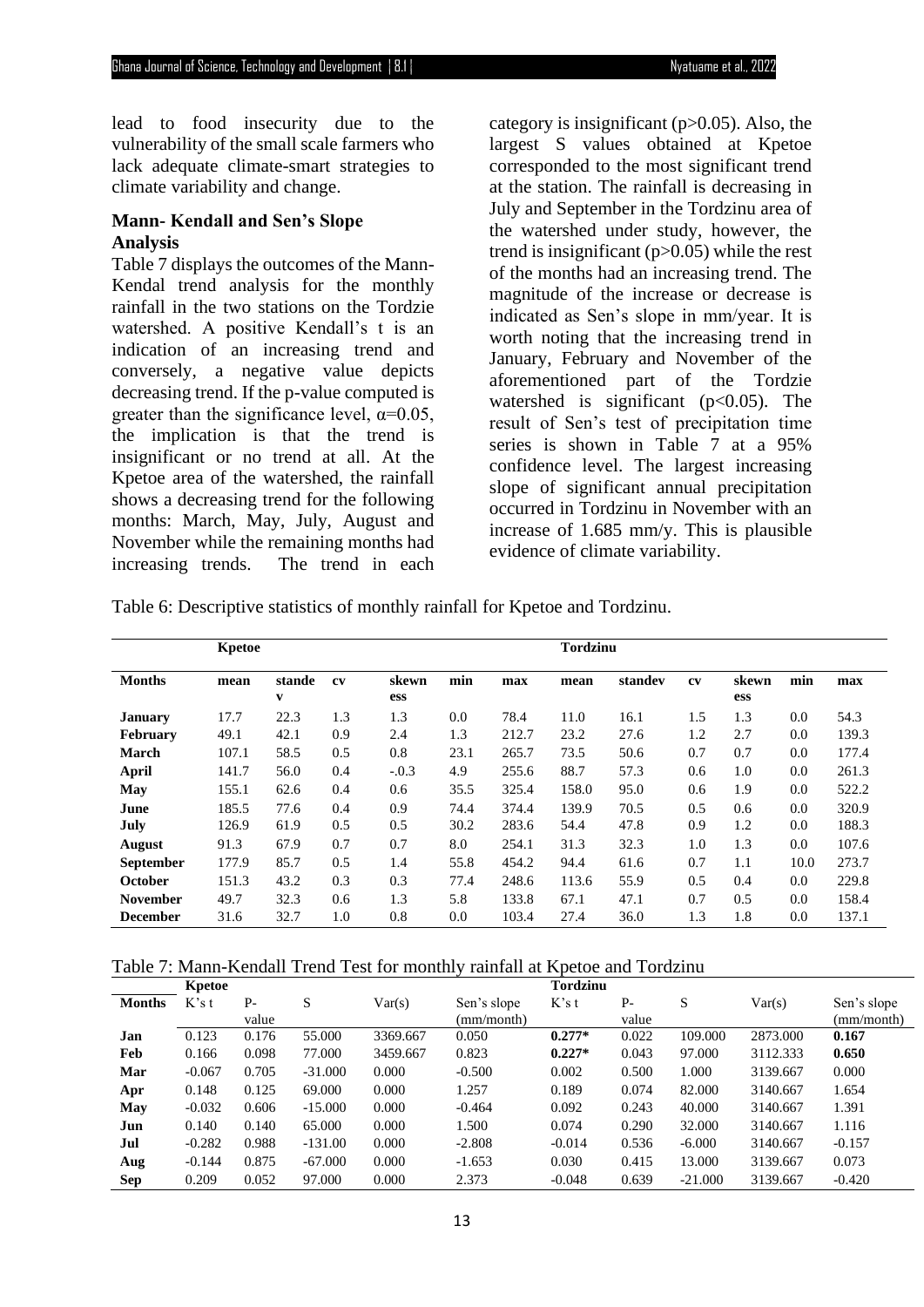| <b>Chana Journal of Science, Technology and Development</b>   8.1 |          |       |           |          |          |          | Nyatuame et al., 2022 |        |          |       |  |  |  |
|-------------------------------------------------------------------|----------|-------|-----------|----------|----------|----------|-----------------------|--------|----------|-------|--|--|--|
|                                                                   |          |       |           |          |          |          |                       |        |          |       |  |  |  |
| Oct                                                               | 0.114    | 0.190 | 53.000    | 0.000    | 0.717    | 0.177    | 0.089                 | 77.000 | 0.000    | .620  |  |  |  |
| Nov                                                               | $-0.084$ | 0.750 | $-39.000$ | 0.000    | $-0.314$ | $0.223*$ | 0.044                 | 97.000 | 0.000    | 1.685 |  |  |  |
| Dec                                                               | 0.078    | 0.276 | 36.000    | 3452.000 | 0.153    | 0.042    | 0.380                 | 18.000 | 3123.000 | 0.047 |  |  |  |

**\****Significant trend at 0.05 alpha*

The declining rainfall observed and its associated variability in time and space could be attributed to climate change. The general variability in the rainfall pattern and the trend as observed in Table 7 in the months agreed with the result of Dumenu and Obeng (2016). He suggested that the declining rainfall total and increased variability is due to climate change. Mahmood and Jia (2017) in a related study reported a similar trend in the rainfall pattern and they attributed the trend could be linked to the local effects such as the land use/land cover changes, urbanisation, regionalisation and globalisation. Also, Ntajal *et al.* (2016) researched the same ecological zone in nearby Togo in a Mono river basin and obtained similar rainfall characteristics.

# **Rainfall variability and its Implication for Agriculture**

The implication for the decreasing trend of rainfall is that short duration crops should be considered and also varieties with drought resilience should be developed. Additionally, as the amount of rainfall is on the decline coupled with its erratic nature, it is leading to rain-fed crop production challenges. If this trend continues, it will result in food insecurity challenges. Another adaptation strategy to adopt is to adjust the planting date to fit in with the onset of the rainfall to maximise its utilisation besides irrigation measures to minimise crop failure as a result of inadequate rainfall. On the other hand, the increasing trend has both negative and positive outlooks for agriculture. The negative aspect is the flood risk and the inundation of the agricultural fields and its associated challenges to agriculture production.

However, the flood as a result of the increasing trend of rainfall can be harvested and stored for dry season farming thereby leading to all-year-round production and consequently increase food production and food security enhanced. Rainfall variability will likewise affect agriculture economically. The impacts could be a reduction in farm gains, costs, resources, demand and local comparative advantages of trade. Again, the extent of rainfall variation and its terrestrial distribution may cause changes that may affect the capacity to increase the acreage of agriculture production. Besides, fluctuations in rainfall as a result of climate variation may stress the soil moisture content, essential for sprouting and crop stand establishment in the rain-fed areas.

The rainfall variability also have implications for livestock production. Reduction of rainfall amount and distribution resulting in drought conditions can lead to limited or insufficient forage and pasture for livestock production. This could result in weight losses of the livestock due to insufficient feeding. Again, during the period of heavy rainfall, livestock could be more predisposed to diseases and sicknesses since certain diseases thrives in the wet weather conditions such as pneumonia. Frequent deaths could also be occasioned due to the cold weather, especially in Ghana where most livestock are reared on the free range or semiintensive system. This system of keeping livestock in Ghana mostly leads to feeding challenges during the rainy season since there is no supplementary feeding arrangement.

# **CONCLUSION AND RECOMMENDATION**

The study revealed an increasing rainfall amount in the minor season. The magnitude of rainfall at the Kpetoe side of the watershed is more than the Tordzinu area. The largest increasing slope of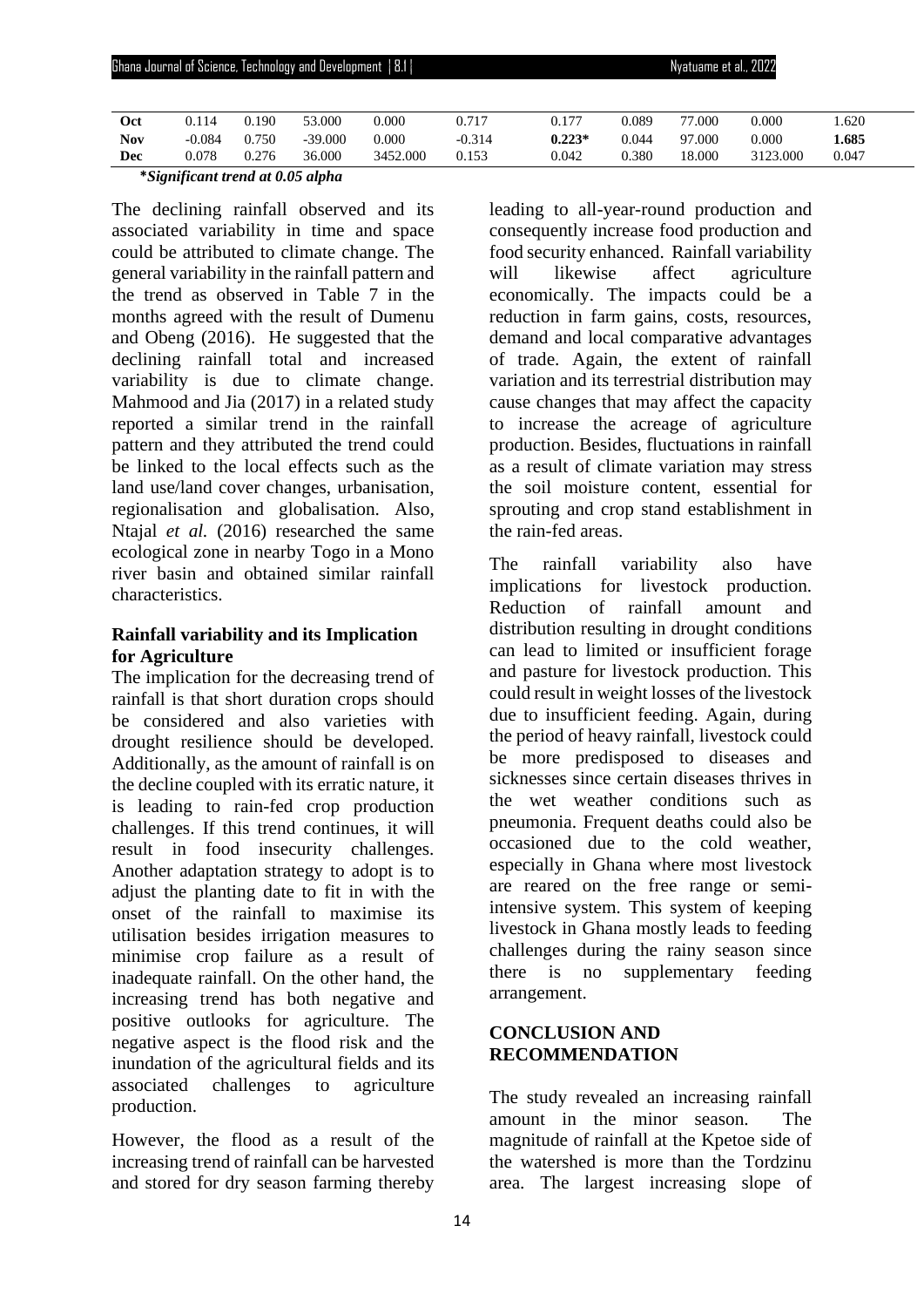significant precipitation occurred in Tordzinu in November with an increase of 1.685 mm/y. Dependable rainfall information provided is of vital importance to rain-fed farmers. Also, with the general increase in the occurrence of precipitation events in some months over the past years, and some months recorded extreme precipitation, the vulnerability for flood risks may be aggravated in the future and consequently result in challenges in the water storage structures and damage to bridges in the course of the basin. It is recommended that rain-fed agriculture practitioners adjust the cropping to fit in the onset of rainfall to optimise rainfall utilisation and also practise smart agriculture including irrigation among others.

## **Acknowledgements:**

The authors appreciate Ghana Meteorological Agency (GMeT) for providing them with the climatic data.

## **Competing Interest:**

The authors declare no competing interest.

# **REFERENCE**

- Adham, A., Riksen, M., Ouessar, M., & Ritsema, C. J. (2016). A methodology to assess and evaluate rainwater harvesting techniques in (semi-) arid regions. *Water*, *8*(5), 198.
- Ahmad, Ijaz, Tang, Deshan, Wang, TianFang, Wang, Mei, & Wagan, Bakhtawar (2015). Precipitation trends over time using Mann-Kendall and spearman's rho tests in swat river basin, Pakistan. *Advances in Meteorology, 2015*.
- Alam, M. A., Emura, K., Farnham, C., & Yuan, J. (2018). Best-fit probability distributions and return periods for maximum monthly rainfall in Bangladesh. *Climate*, *6*(1), 9.
- Amekudzi, L.K., Yamba, E.I., Preko, K., Asare, E.O., Aryee, J.N.A., Baidu, M., Codjoe, S., 2015. Variabilities in rainfall onset, cessation and length of rainy season for the various agroecological zones of Ghana. *Climate, 3*(2), 416-434.
- Arnell, N. W., Halliday, S. J., Battarbee, R. W., Skeffington, R. A., & Wade, A. J. (2015). The implications of climate change for the water environment in England. *Progress in Physical Geography*, *39*(1), 93-120.
- Aryee, J.N.A., Amekudzi, L.K., Quansah, E., Klutse, N.A.B., Atiah, W.A., Yorke, C. (2017). Development of high spatial resolution rainfall data for Ghana. *International Journal of Climatology. DOI: 10.1002/joc.5238.*
- Ayyub, B. M., & McCuen, R. H. (2016). *Probability, statistics, and reliability for engineers and scientists*. CRC press.
- Chow, V, T. (2010). *Applied hydrology*. Tata McGraw-Hill Education.
- Dumenu, W. K., & Obeng, E. A. (2016). Climate change and rural communities in Ghana: Social vulnerability, impacts, adaptations and policy implications. *Environmental Science & Policy*, *55*, 208-217.
- Finnis, Joel, Sarkar, Atanu, & Stoddart, Mark CJ. (2015). Bridging science and community knowledge? The complicating role of natural variability in perceptions of climate change. *Global Environmental Change, 32*, 1-10.
- Gebremichael, A., Quraishi, S., & Mamo, G. (2014). Analysis of seasonal rainfall variability for agricultural water resource management in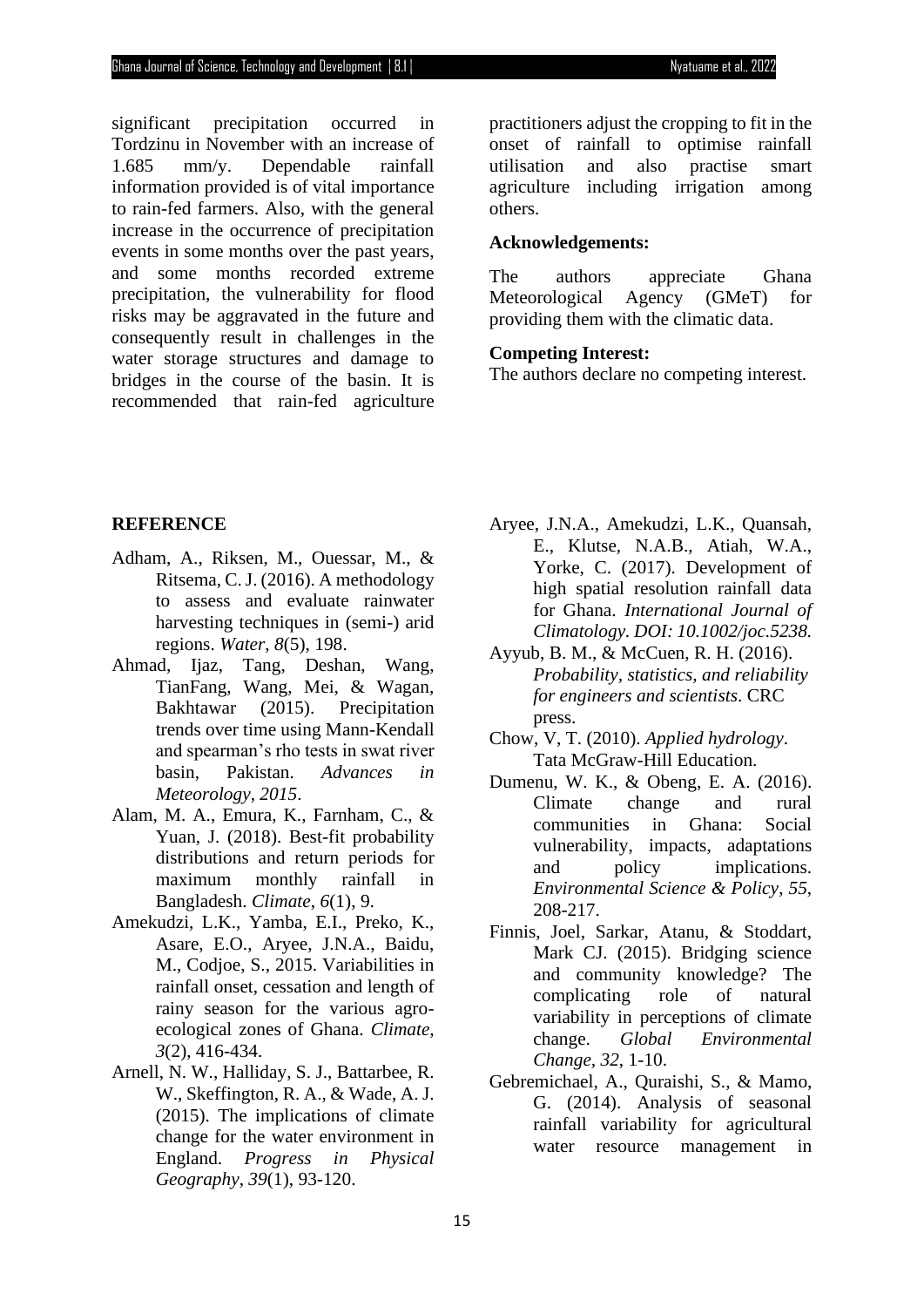southern region, Ethiopia. *J. Nat. Sci. Res*, *4*(11), 56-79.

- Gocic, M., & Trajkovic, S. (2013). Analysis of changes in meteorological variables using Mann-Kendall and Sen's slope estimator statistical tests in Serbia. *Global and Planetary Change*, *100*, 172-182.
- Goyal, M. K. (2016). *Engineering hydrology*. PHI Learning Pvt. Ltd.
- Hag‐elsafi, S., & El‐Tayib, M. (2016). Spatial and statistical analysis of rainfall in the Kingdom of Saudi Arabia from 1979 to 2008. *Weather*, *71*(10), 262-266.
- Hay, L. E., Markstrom, S. L., & Ward-Garrison, C. (2011). Watershed-scale response to climate change through the twenty-first century for selected basins across the United States. *Earth Interactions*, *15*(17), 1-37.
- Ibitolu, H. A., Ogunjobi, K. O., Aderoju, M. O., Akinsanola, A. A., & Daramola, M. T. (2014). Analysis of Climate Change Impacts on Land Surface Temperature and Vegetation over Akure, Using Geospatial Techniques. In *NMetS 2014 International Conference*.
- Intergovernmental Panel on Climate(IPCC) (2014). *Climate Change 2014– Impacts, Adaptation and Vulnerability: Regional Aspects*: Cambridge University Press.
- Kendall, MG. (1975). Rank Correlation Methods. Griffin & Co, London: ISBN 0-85264-199-0.
- Kleemann, J., Baysal, G., Bulley, H. N., & Fürst, C. (2017). Assessing driving forces of land use and land cover change by a mixed-method approach in north-eastern Ghana, West Africa. *Journal of environmental management*, *196*, 411-442.
- Leela Krishna, K., UmaMahesh, N. V., & Srinivasa Prasad, A. (2018). Optimal multipurpose reservoir operation planning using Genetic Algorithm and Non Linear Programming (GA-NLP) hybrid approach. *ISH Journal*

*of Hydraulic Engineering*, *24*(2), 258-265.

- Mahmood, & Jia, S. (2017). Spatial and temporal hydro-climatic trends in the transboundary Jhelum River basin. *Journal of Water and Climate Change*. doi: 10.2166/wcc.2017.005
- Makanjuola, M. B (2018).Estimating Dependable Rainfall for Improved Crop Production in Idofian, Nigeria, GSJ: Volume 6, Issue 4
- Mann, Henry B. (1945). Nonparametric tests against trend. *Econometrica: Journal of the Econometric Society*, 245-259.
- Meshram, S. G., Singh, S. K., Meshram, C., Deo, R. C., & Ambade, B. (2018). Statistical evaluation of rainfall time series in concurrence with agriculture and water resources of Ken River basin, Central India (1901–2010). *Theoretical and applied climatology*, *134*(3), 1231-1243.
- Molina-Sanchis, I., Lázaro, R., Arnau Rosalén, E., & Calvo Cases, A. (2016). Rainfall timing and runoff: The influence of the criterion for rain event separation. *Journal of Hydrology and Hydromechanics, 2016, vol. 64, num. 3, p. 226-236*.
- Muita, R. R. (2013). Probabilistic Forecasting of Dry Spells in Kenya And Australia.
- Mzezewa, J., & Gwata, E. T. (2012). The nature of rainfall at a typical semiarid tropical ecotope in southern Africa and options for sustainable crop production. *Crop Production Technologies*, 95-112.
- Ntajal J, Lamptey BL, Sogbedji JM, Kpotivi WBK. (2016). Rainfall trends and flood analysis in the lower Mono river basin in Togo, West Africa, *International Journal of Advance Reasearch,4(10),1-11.*
- Nyatuame, M., Amekudzi, L. K., & Agodzo, S. K. (2020). Assessing the land use/land cover and climate change impact on water balance on Tordzie watershed. *Remote Sensing*